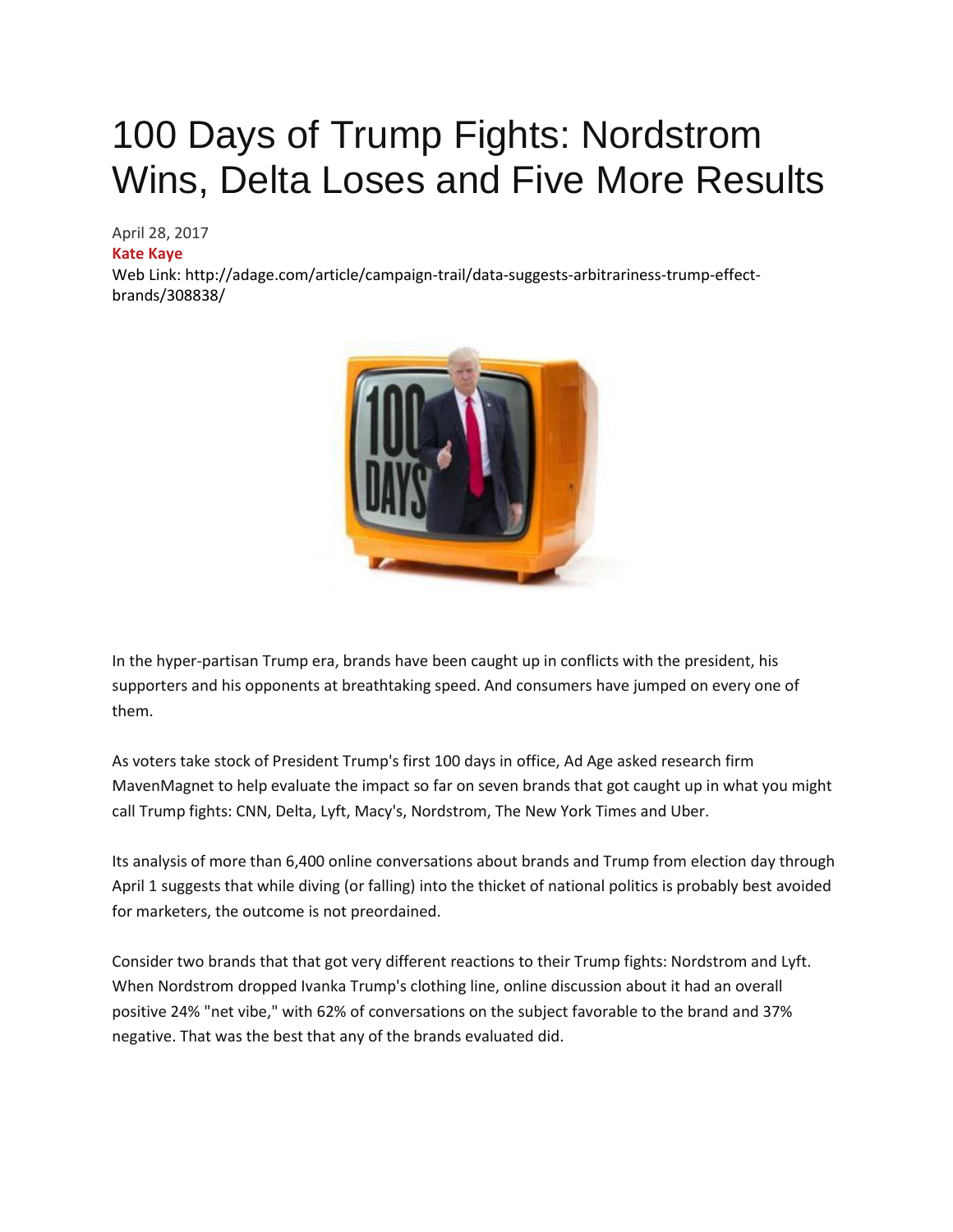Lyft, which made an ACLU donation in opposition to President Trump's first travel ban just as Uber was accused of profiteering during a related taxi strike, generated a net vibe of minus 32%, according to MavenMagnet.

#### **TRUMP FIGHTS**

Online conversation about seven brands' dust-ups with the president and partisans skewed against the brands on the whole.



But some brands found far warmer receptions than others.



Source: MavenMagnet. Methodology: MavenMagnet analyzed 6,421 conversations in social media, on blogs, in forums and elsewhere online between Nov. 8, 2016, and April 1, 2017, selecting only conversations pegged to brands' conflicts with President Trump, his supporters and his opponents.

MavenMagnet conducted analysis of digital conversations in channels including social media posts as well as forums and article comments. All conversations and posts evaluated by the company for this research related to the brands' interactions with Trump and Trump policy, said Aditya Ghuwalewala, CEO of MavenMagnet. "Trump amplified the feelings around these things."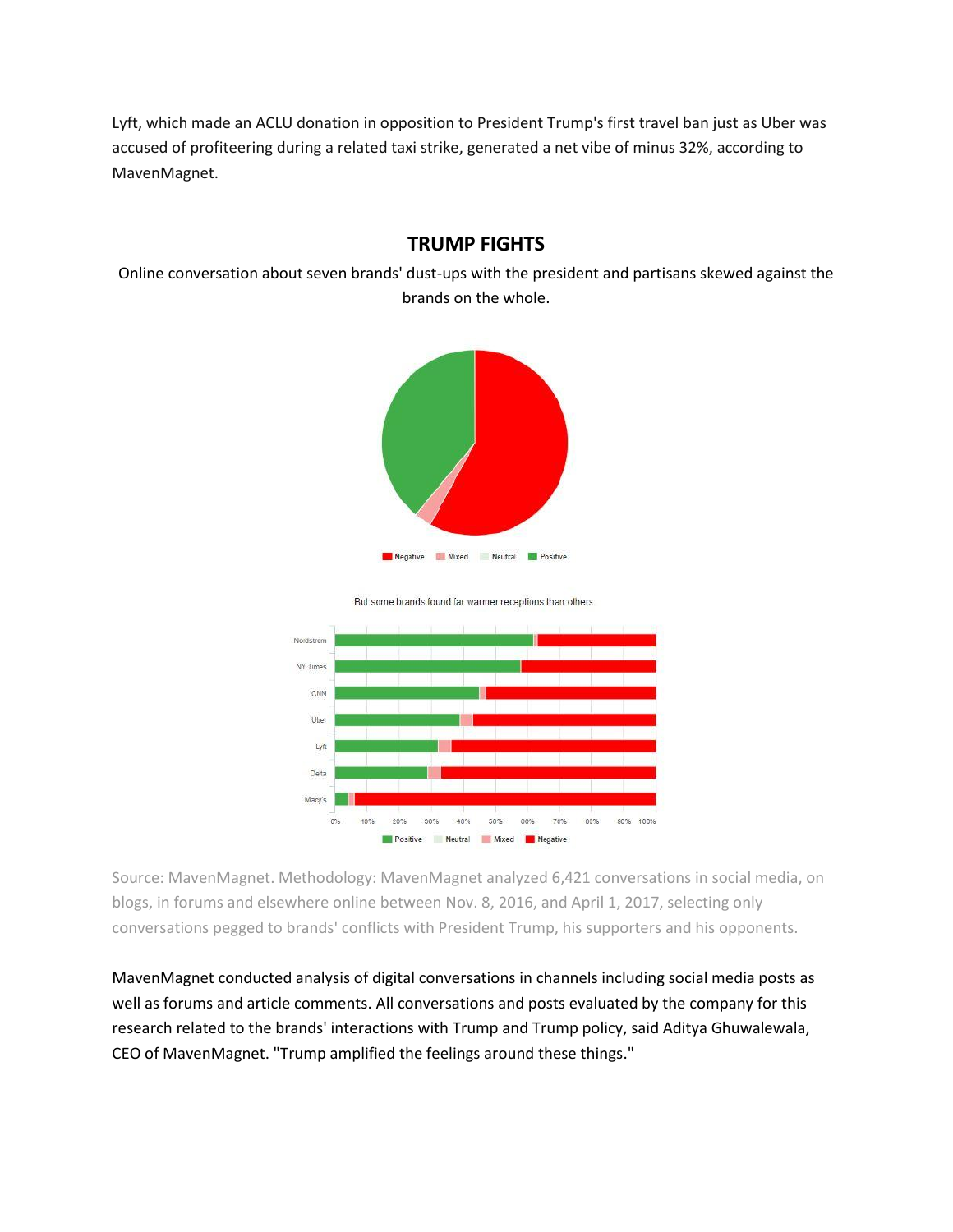The unpredictability of the Trump effect also played out for two media outlets evaluated. Although Trump has long disparaged both CNN and the New York Times, they fared quite differently in public conversation online during the period measured.

#### **The media brands**

Maligned by Trump as "fake news" along with other news outlets in February, and previously mocked as "Clinton News Network," discussion of CNN in that context had a negative 8% net vibe. Terms including "fake," "biased," "reputation" and "truth" all surfaced as important words surrounding the brand, though from negative or neutral perspectives, according to MavenMagnet.

The news brand Trump likes to refer to as "failing," however? The New York Times seemed to get a positive spark from the Trump effect, enjoying a 16% positive net vibe in the period assessed. And as with CNN, the conversation around the Gray Lady's brand and Trump was driven by what MavenMagnet refers to as customer accountability measures, where the Times spurred more positive sentiment than negative. Yet some of the same terms that crept into CNN discussions came up often in those conversations about the Times, including "fake" and "truth," both from neutral points of view.

In the three weeks following the election, the New York Times told [CNBC](http://adage.com/lookbook/listing/cnbc/12777) its subscription sales grew 10 times faster than in the same period the year before, netting an additional 132,000 paid subscriptions. "While the pro-Trump segment believed Trump's allegations of the publication fabricating news to propagate anti-Trump opinion, a larger majority believed in the legacy of the publication and supported it for exposing Trump," MavenMagnet said in its report.

The Times was also among media brands cashing in this week on Trump's criticism, running ads for Comedy Central's new series parodying the president [that play off his "failing" and "fake news" jabs.](http://adage.com/article/digital/failing-york-times-comedy-central-ads/308824/)

## **The retailers**

And then there were the two retailers who were swept up in Trump-related controversy. Nordstrom, which [dropped Ivanka](http://adage.com/article/cmo-strategy/nordstrom-cutting-ivanka-trump-s-brand-due-poor-sales/307831/) Trump's clothing line in February, blaming poor sales, achieved the highest "net vibe" of any brand measured, at positive 24%.

Trump [famously tweeted](http://adage.com/article/cmo-strategy/trump-slams-nordstrom-dropping-daughter-ivanka-s-brand/307908/) at the time, "My daughter Ivanka has been treated so unfairly" by the Nordstrom.

The company seems to have been saved from overall negativity in part because its explanation for dumping Ivanka Trump's brand was focused on its poor sales performance -- not pressure from the #GrabYourWallet boycott effort, which pressured consumers to stop spending with companies affiliated with anything Trump-related.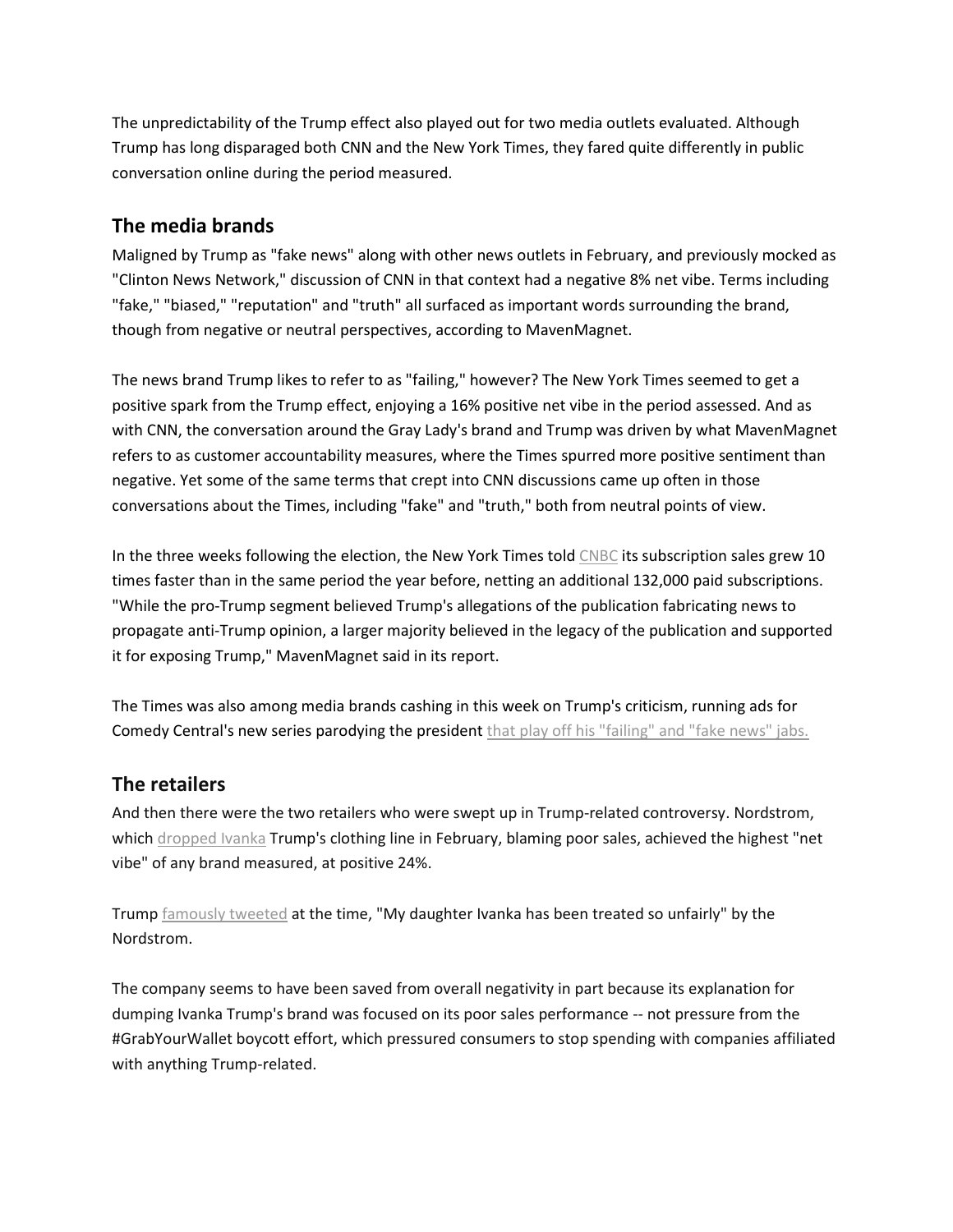Macy's, however, did not fare so well. The retailer had [ditched](http://adage.com/article/cmo-strategy/macy-s-cuts-ties-donald-trump-anti-immigrant-remarks/299306/) Ivanka's dad's menswear line way back in July 2015, after he referred to Mexican immigrants as rapists and criminals as he kicked off his presidential campaign. Yet, it appears consumer memories of that move may have been a little fuzzy after the election, when the brand was stung by the #GrabYourWallet campaign.

"The majority of the buzz around Macy's political affiliation was led by conservatives and Trump supporters who decided to [boycott Macy's](http://adage.com/article/cmo-strategy/macy-s-attempts-survive-a-divided-nation/308047/) for banning Trump's line and caving into banning Ivanka Trump's line," noted MavenMagnet's research. Macy's never did actually dump her clothing line, though, and it appears the negative perception was partially spurred on by misinformation. According to the firm's analysis, Macy's, which has also been plagued by news of layoffs and store closures, had the lowest net vibe of all brands measured at minus 90%.

## **The transportation brands**

"Customer accountability" was also a factor affecting brand perception for Delta. After [United](http://adage.com/article/agency-news/united-airlines-consumer-perception-plunges-lowest-level/308649/)  [Airlines](http://adage.com/article/agency-news/united-airlines-consumer-perception-plunges-lowest-level/308649/) forcibly removed a passenger from a plane this month, some may have forgotten about what happened on a Delta flight in late November when a passenger bullied others to support the new president, shouting, "He's your president, every g—— one of [you]. If you don't like it, too bad." Delta banned the passenger from its flights for life, but made the mistake of allowing him to stay on the plane, which caused discomfort for other passengers. Overall, 35% of Delta conversations related to Trump were linked to customer accountability, and 62% of those were negative.

Delta also elicited allegations of racism by people who believed that it would have kicked the disruptive passenger off the plane if he hadn't been white. As a result, 8% of Trump-tied discussions around Delta revolved around social responsibility, all of them negative.

After its brush with the Trump effect, Delta's net vibe was low: negative 38%.

For ride-sharing competitors Uber and Lyft, the social responsibility factor played a big role in framing consumer perception.

In the wake of the Trump administration's initial attempt to ban travel into the U.S. by people from several majority-Muslim countries, Uber's decision to reduce surge pricing during an airport taxi strike in protest sparked a lot of discussion about the brand's social responsibility. The decision "was appreciated as a responsible act where Uber stepped up to support the consumers who were left stranded at the airport because of the taxi strike," according to the report.

In fact, the research shows the term "stepped up" had the most positive impact among terms associated with Uber in the period measured. The "delete" of "#DeleteUber" boycott fame also turned up as an influential term, but in a negative way, of course.